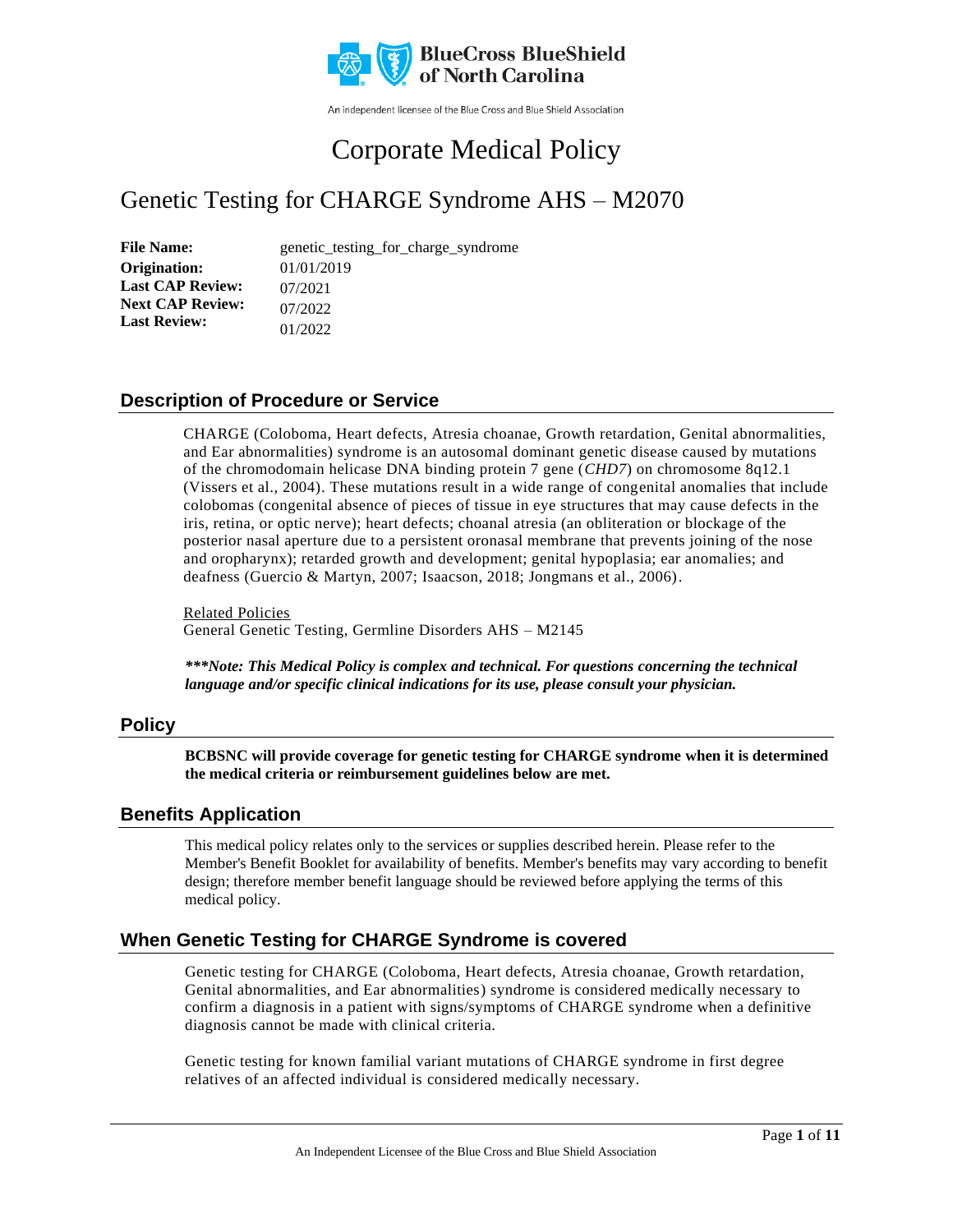Genetic testing for CHARGE syndrome in cases of prenatal testing and preimplantation is considered medically necessary.

### **When Genetic Testing for CHARGE Syndrome is not covered**

Genetic testing for CHARGE syndrome is considered investigational in all other situations.

### **Policy Guidelines**

#### **Background**

CHARGE (coloboma, heart defects, atresia choanae, growth retardation, genital abnormalities, and ear abnormalities) syndrome is a relatively common cause of congenital anomalies affecting approximately 1 in 8,500 to 10,000 births (Longman, 2018). First described by Hall (1979) and Hittner et al. (1979), CHARGE syndrome was diagnosed clinically (Blake et al., 1998; Pagon et al., 1981) until causative mutations were identified in the *CHD7* (Chromodomain-helicase-DNAbinding protein 7/ATP-dependent helicase CHD7) gene (Vissers et al., 2004). Due to the variability associated with *CHD7* mutations, genetic analysis may be helpful for genotypic diagnostics but will not necessarily assist in phenotypic predictions (Bergman et al., 2011). Most cases of CHARGE syndrome occur through spontaneous mutation of the *CHD7* gene; however, the disorder can also be passed from parent to offspring in an autosomal dominant fashion (Usman & Sur, 2020).

The *CHD7* gene contains 38 exons that encode for the 300-kDa CHD7 chromatin remodeler protein (Bilan et al., 2012). The CHD7 protein is a member of the SWI-SNF superfamily of ATPdependent chromatin remodelers that bind to DNA and modulate gene expression (Asad et al., 2016; Marfella & Imbalzano, 2007). CHD7 has an important, dosage-dependent role in the development of several craniofacial tissues (Sperry et al., 2014) and has also been found to assist with orchestrating neural crest and central nervous system development (Bajpai et al., 2010; He et al., 2016; Van Nostrand et al., 2014; Whittaker et al., 2017). Further, *CHD7* plays a role in additional gene expression programs and cellular interactions during embryogenesis; this likely occurs through the dysregulation of co-transcriptional alternative splicing (Belanger et al., 2018; Berube-Simard & Pilon, 2018; Schulz et al., 2014).

It is worth noting that the CHARGE syndrome acronym does not cover all disorders that may result from this disease; a diagnosis may include additional sensory deficits and birth defects, including cranial nerve dysfunction and feeding and gastrointestinal (GI) dysfunction (Blake  $\&$ Hudson, 2017). It is notable that more than 90% of patients experience feeding and GI dysfunction; this is known to cause significant morbidity and mortality in the CHARGE syndrome patient population (Blake & Hudson, 2017; Hefner & Fassi, 2017). Further, many CHARGE syndrome patients exhibit clival pathology, such as coronal clefts; this is now considered a useful diagnostic criteria for patients (Mahdi & Whitehead, 2018). Nonetheless, the range of mutations in the *CHD7* gene results in a broad phenotype that may involve almost all organ and sensory systems in the body, therefore causing significant variabilities in se verity and comorbidity (de Geus et al., 2017). Hence, no single feature is universally present or sufficient for the clinical diagnosis of CHARGE syndrome.

#### *Clinical Validity*

The initial clinical CHARGE syndrome diagnostic criteria (Blake et al., 1998) was first adapted to include supplemental clinical abnormalities (Verloes, 2005). More recently, the diagnostic criteria were updated to incorporate results of molecular testing (Hale et al., 2016a). Most individuals (90-95%) fulfilling the clinical criteria for a CHARGE syndrome diagnosis have a *CHD7* variant that is detectable by Sanger sequencing or next generation sequencing (NGS) (Bergman et al., 2011; Janssen et al., 2012). However, since the inclusion of *CHD7*, variants have been described in 14-17% of mildly affected individuals who would not meet the clinical criteria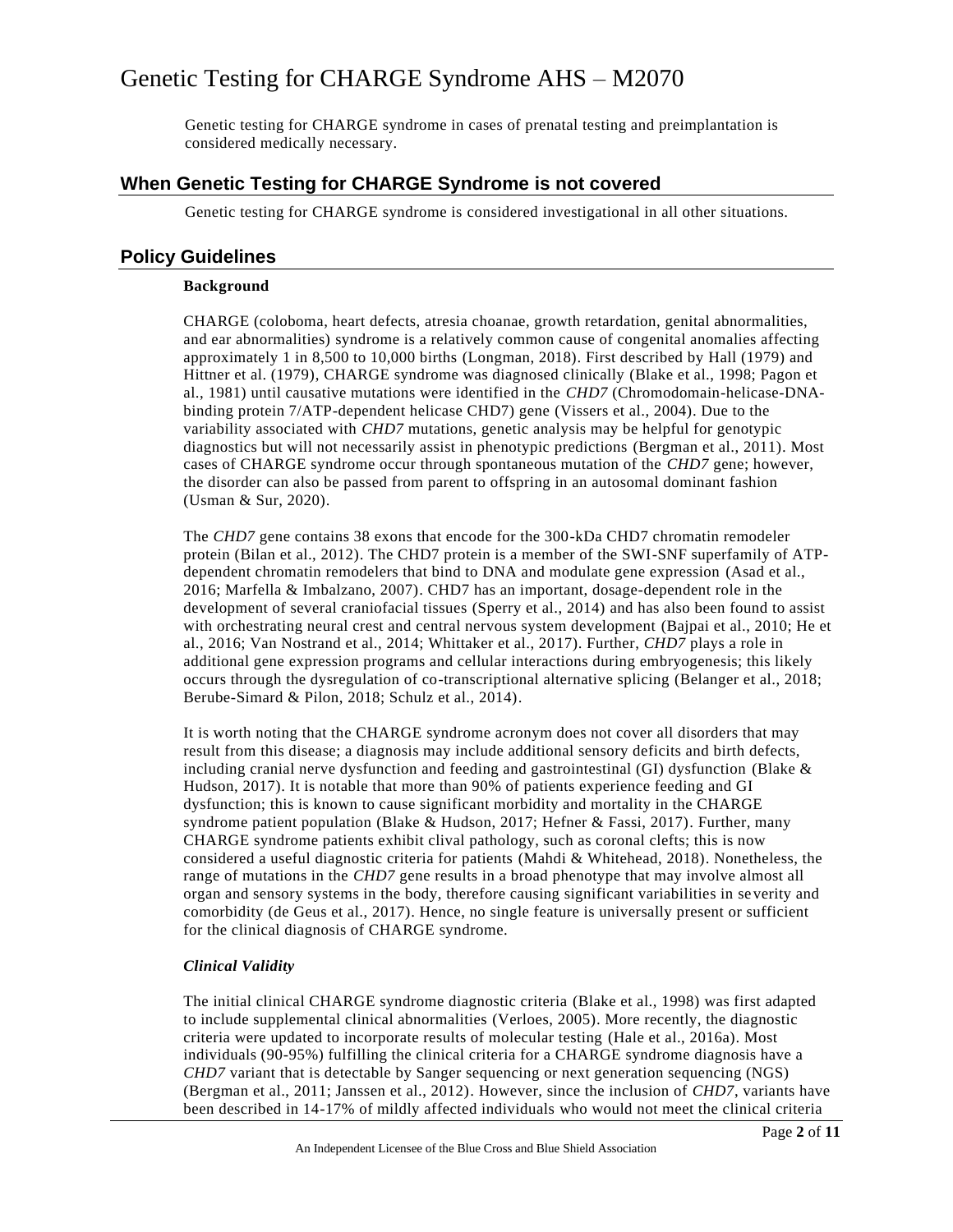for a CHARGE syndrome diagnosis (Bergman et al., 2011). This has resulted in the addition of *CHD7* to NGS gene panels for developmental delay, colobomata, heart defects (Corsten-Janssen et al., 2014), and other congenital malformations (van Ravenswaaij-Arts & Martin, 2017). The clinical validity of genetic testing that relies on identifying *CHD7* gene mutations may create issues in the future; van Ravenswaaij-Arts and Martin (2017) stated that individuals with a missense variant of the *CHD7* gene will less often fulfill clinical criteria for a CHARGE syndrome diagnosis, since there may be a decreased prevalence of congenital heart defects and choanal atresia with a missense variant. However, this type of variant is overrepresented in families with parent to child transmission of CHARGE syndrome (van Ravenswaaij-Arts & Martin, 2017).

Despite the availability of molecular diagnostic tools, "the cause of CHARGE syndrome remains unclear in approximately 5-10% of typical CHARGE patients and in 40-60% of suspected cases" (Janssen et al., 2012). Other genetic conditions such as 22q11.2 deletion (DiGeorge) syndrome, Kallmann syndrome, and Kabuki syndrome are known to have an overlapping phenotypic spectrum with CHARGE syndrome (Janssen et al., 2012), which may complicate diagnosis based strictly on clinical criteria. Additionally, it is challenging to distinguish younger patients with Kabuki syndrome from those with CHARGE syndrome since they lack the facial gestalt of Kabuki syndrome but show similar organ malformations to those of CHARGE syndrome patients (Pauli et al., 2017).

A more recent study utilized whole exome sequencing to genetically analyze 28 individuals exhibiting CHARGE syndrome features. Pathogenic variants in *CHD7*, other genes (*RERE, KMT2D, EP300, PUF60)*, and no pathogenic variants were found in 53.6%, 14.3%, and 28.6% of participants, respectively (Moccia et al., 2018). Based on these results, it was suggested that "the phenotypic features of CHARGE syndrome overlap with multiple other rare single -gene syndromes" (Moccia et al., 2018).

In a study by Gonçalves et al. (2019), mutations in the *CHD7* gene were observed in patients with isolated congenital hypogonadotropic hypogonadism (CHH), a condition that is characterized by the lack of normal pubertal development resulting from deficient gonadotropin-releasing hormone (GnRH). This demonstrates a limitation to clinical validity in *CHD7* genetic testing for CHARGE syndrome. The variable phenotypic expression is related to the type of mutation, as CHARGE syndrome patients seem to have "typically highly deleterious protein-truncating mutations, whereas *CHD7* mutations in isolated CHH are typically missense" (Gonçalves et al., 2019).

A study conducted by Qin et al. (2020) also found five neonatal patients to have drastically different clinical CHARGE syndrome phenotypes, with postnatal dyspnea as the most prominent symptom in the study cohort. The study found three novel genetic variants (c.2828\_2829delAG, c.4667dupC, and c.7873C > *T*) and two reported variants (c.4667dupC and c.1480C > *T*) using whole exome sequencing that contributed to CHARGE syndrome clinical presentations. In accordance with this data, researchers concluded that though prenatal diagnosis of CHARGE syndrome may continue to be a challenge, "fetal *de novo* mutations screening by non-invasive prenatal test (NIPT) with maternal plasma is highly efficient for diagnosis. Detection of mutations in E1 and E38 may also provide clues for predicting severity of CHARGE syndrome by NIPT with maternal plasma" (Qin et al., 2020).

Another study was completed with data from 145 participants, all of whom were previously clinically diagnosed with CHARGE syndrome. Researchers surveyed these participants to determine if they had completed genetic testing to confirm a CHARGE syndrome diagnosis. Of the total survey participants, 68% had never received genetic testing; of the 46 patients who did complete genetic testing, 74% tested positive for a *CHD7* mutation (Hartshorne et al., 2011).

#### *Clinical Utility*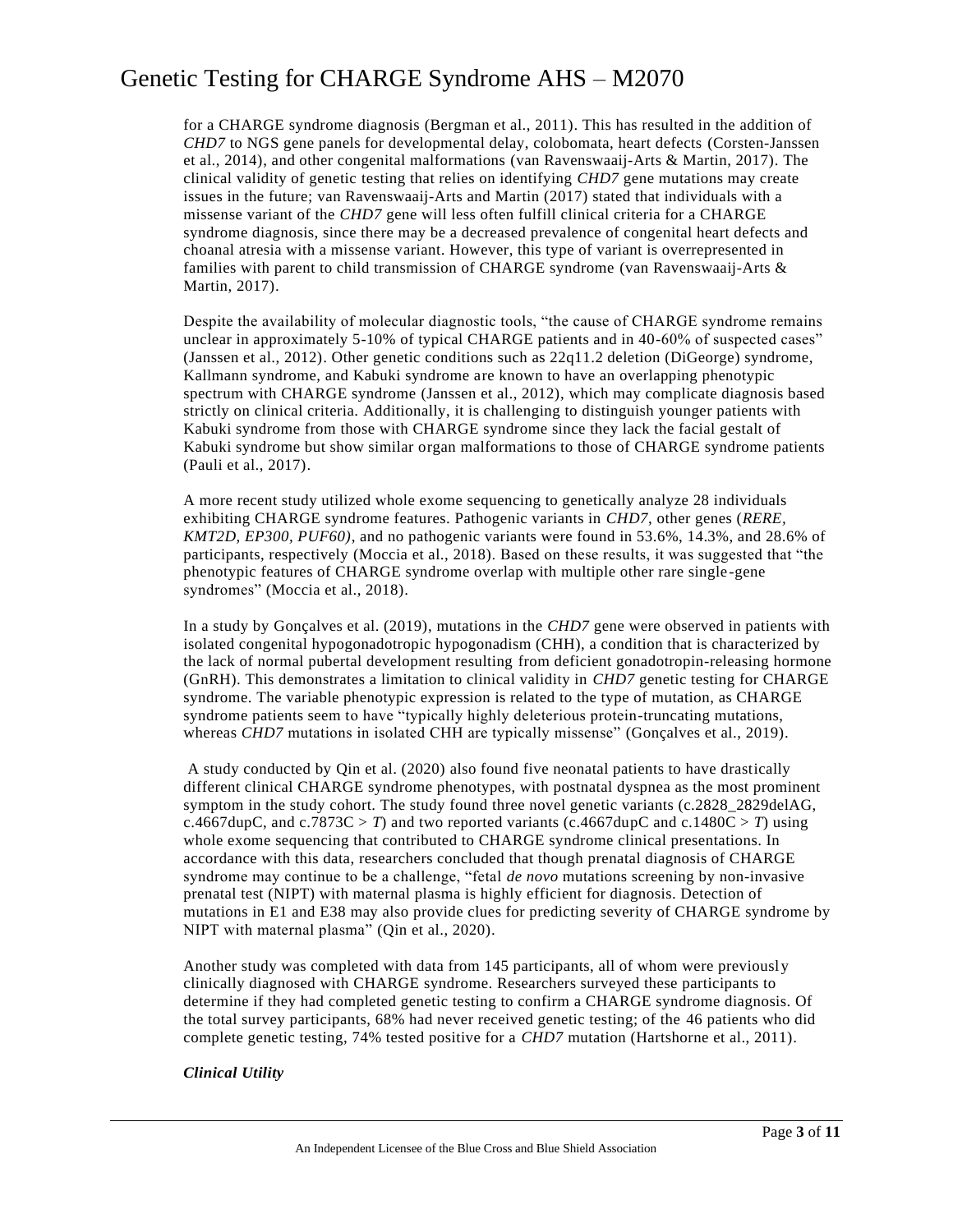Patients with CHARGE syndrome experience a wide spectrum of comorbidities, some more severe than others, and the complex management of these comorbidities can often lead to more issues. The clinical utility of making a definite diagnosis of CHARGE syndrome is high since a confirmed CHARGE diagnosis will lead to changes in clinical management, including welldefined clinical assessment and treatment recommendations (de Geus et al., 2017; Trider et al., 2017). No consensus on the utility of genetic testing in patients who present with a clear clinical diagnosis exists. However, testing may be useful in patients who do not have the classical CHARGE characteristics and may be at risk for the long-term complications of CHARGE syndrome (Blake et al., 2011). For instance, many patients with CHARGE syndrome will often have more than one dysfunctional cranial nerve (CN), which can manifest as an absent or reduced sense of smell (CN I), weak chewing/swallowing (CN V), facial palsy (CN VII), sensorineural hearing loss (CN VIII), balance/vestibular problems (CN VIII), and swallowing problems (CN IX, X) (Hudson et al., 2017). Testing is recommended in all suspected cases of CHARGE syndrome, especially in patients who partially meet the clinical criteria (Bergman et al., 2011; Hale et al., 2016a; Trider et al., 2017).

Hefner and Fassi (2017) state that a CHARGE syndrome diagnosis "should be considered in patients with any of the major diagnostic features: coloboma, choanal atresia, semicircular canal anomalies, or cranial nerve anomalies." These features are also common in 22q11.2 deletion (DiGeorge) and Kabuki syndromes, and genetic testing may be used to distinguish between these conditions; further, genetic counseling is an important step in a CHARGE syndrome diagnosis (Hefner & Fassi, 2017). This will prove to be critical in establishing a multidisciplinary care team for potential developmental concerns of a CHARGE syndrome child, such as combined deafnessblindness (Hudson et al., 2017). As CHARGE patients grow up, they may have feeding difficulties or orofacial anomalies that may need to be attended to by ENT specialists, cardiovascular malformations that may involve pediatric cardiologists, or concomitant hypogonadotropic hypogonadism (HH) that may require the help of pediatric endocrinologists, supporting the high clinical utility of *CHD7* testing of CHARGE syndrome (Dijk et al., 2019).

#### **Guidelines and Recommendations**

#### **The CHARGE Syndrome Foundation**

The CHARGE Syndrome Foundation states that "diagnosis should be made by a Medical Geneticist. Diagnosis is based on key features, ideally with DNA testing for CHD7 mutations." (The CHARGE Syndrome Foundation, n.d.).

#### **The National Organization for Rare Disorders (NORD)**

NORD states that "molecular genetic testing is available for mutations in the *CHD7* gene associated with the condition, and if this is negative, a SNP chromosomal microarray should be done, because in a few cases, there has been a submicroscopic genomic alteration of chromosome 8q12.2. If both these tests are negative, whole genome exome sequencing should be done, since other genetic disorders share some clinical features with CHARGE syndrome, and de novo mutations in *ZEB2*, *KMT2D* and *EFTUD2* have been detected in children previously diagnosed as having CHARGE syndrome." (NORD, n.d.).

Other guidelines by professional societies and organizations about genetic testing for CHARGE syndrome have not been found; therefore, recommendations by subject matter experts in the field are included below.

A comprehensive guideline and clinical checklist were developed by the Atlantic Canadian CHARGE syndrome team. This checklist includes diagnostic criteria such as clinical diagnoses and genetic testing; genetic consultation for *CHD7* analysis and array comparative genomic hybridization is also recommended. Further, the guideline notes that although "there is no consensus on genetic testing in the presence of a clear clinical diagnosis", multiple guidelines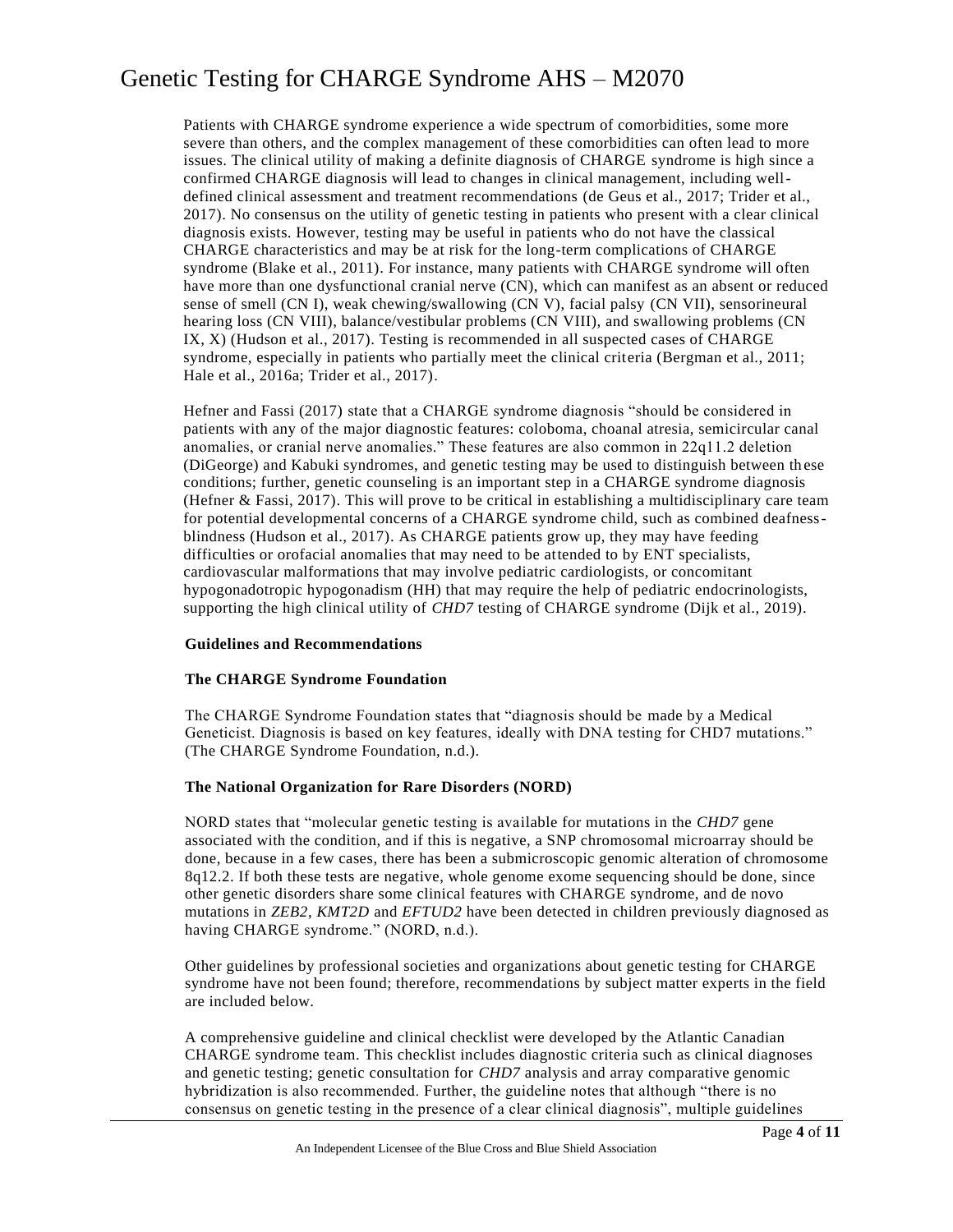recommend genetic testing in "all suspected cases of CHARGE syndrome and especially for patients who partially meet the clinical criteria" (Trider et al., 2017).

According to guidelines published by researchers at The Children's Mercy Hospitals and Clinics in Kansas City, Missouri, a previously unknown missense mutation in exon 31 of *CHD7* can cause a diagnosis of CHARGE syndrome. This mutation can be inherited, showing that family history should be considered as a major diagnostic criterion for CHARGE syndrome (Hughes et al., 2014). Moreover, because orofacial clefting is often observed with a diagnosis of CHARGE syndrome, it is also suggested that patients with this anomaly be tested for CHARGE syndrome (Hughes et al., 2014).

Guidelines published by de Geus et al. (2017) provide a comprehensive overview of all other published recommendations for CHARGE syndrome and introduce guidelines for cranial imaging. A summary of their recommendations is included in the table below (de Geus et al., 2017)

| <b>Recommendation</b>                                                                                                                                                                  | <b>References</b>                                                                                           |
|----------------------------------------------------------------------------------------------------------------------------------------------------------------------------------------|-------------------------------------------------------------------------------------------------------------|
| CHARGE is a clinical diagnosis                                                                                                                                                         | (Bergman et al., 2011; Blake et al., 1998;<br>Harris et al., 1997; Issekutz et al., 2005;<br>Verloes, 2005) |
| CHD7 testing can confirm uncertain diagnosis in<br>mildly affected patients                                                                                                            | (Bergman et al., 2011)                                                                                      |
| CHD7 testing may be performed according to flow<br>diagram                                                                                                                             | (Bergman et al., 2011)                                                                                      |
| A genome-wide array should be performed in<br>patients with CHARGE syndrome but without<br>a CHD7 mutation                                                                             | (Corsten-Janssen et al., 2013)                                                                              |
| consultation<br>indicated,<br>Clinical<br>genetics<br>is<br>including options for prenatal diagnosis                                                                                   | (Bergman et al., 2011; Lalani,<br>Hefner,<br>Belmont, & Davenport, 2012)                                    |
| <b>Patients</b><br>diagnosed<br>with<br>hypogonadotropic<br>hypogonadism and anosmia should be screened for<br>clinical<br>consistent<br>with<br>features<br><b>CHARGE</b><br>syndrome | (Jongmans et al., 2009)                                                                                     |
| Olfactory bulb hypoplasia and semicircular canal<br>aplasia should be considered major signs for<br><b>CHARGE</b> syndrome                                                             | (Asakura et al., 2008; Sanlaville et al., 2006)                                                             |
| If a parent has any features of CHARGE syndrome,<br>molecular genetic testing is appropriate if<br>a CHD7 pathogenic variant has been identified in<br>the proband                     | (Jongmans et al., 2008)                                                                                     |
| CHD7 analysis should be performed in patients<br>22q11.2<br>deletion<br>with<br>a<br>phenotype<br>without TBX1haploinsufficiency                                                       | (Corsten-Janssen et al., 2013)                                                                              |
| CHD7 analysis should be performed in patients<br>with Kallmann syndrome who have at least two<br>additional CHARGE features or semicircular canal<br>anomalies                         | (Bergman et al., 2012; Costa-Barbosa et al.,<br>2013; Jongmans et al., 2009)                                |
| CHD7 should be included in massive parallel<br>sequencing gene panels<br>for<br>diagnostics<br>in<br>syndromic heart defects                                                           | (Corsten-Janssen et al., 2014)                                                                              |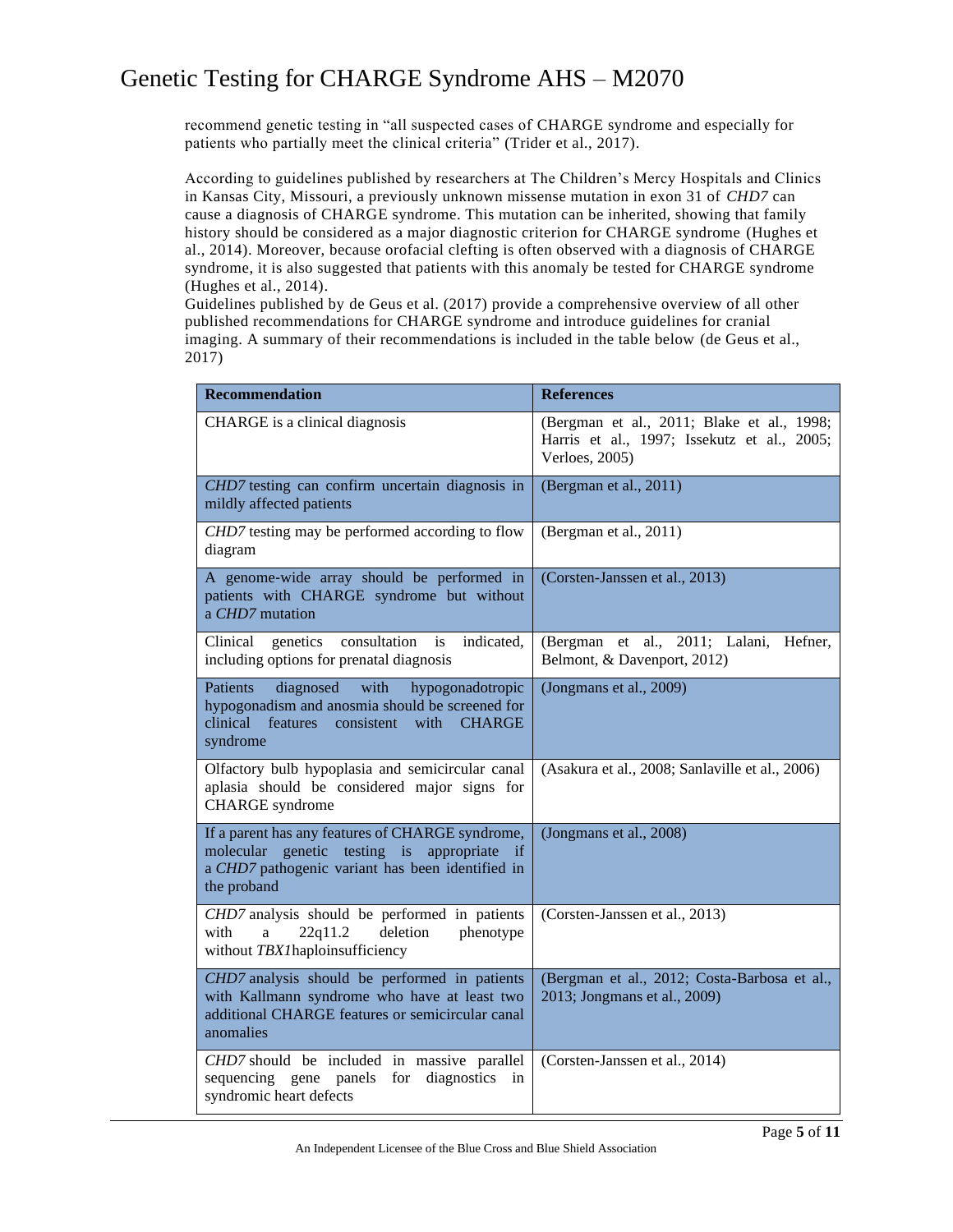| <i>CHD7</i> analysis should not be performed routinely<br>in patients with only atrial septal defect or<br>conotrunctal heart defects | (Corsten-Janssen et al., 2014)                                    |
|---------------------------------------------------------------------------------------------------------------------------------------|-------------------------------------------------------------------|
| <i>CHD7</i> analysis should not be performed in septo-<br>optic dysplasia without features of CHARGE                                  | (Gregory et al., $2013$ )                                         |
| MLPA analysis is indicated if no causal CHD7 is<br>mutation found                                                                     | (Wincent et al., 2008; Wincent, Schulze, $\&$<br>Schoumans, 2009) |
| MLPA analysis not indicated if no <i>CHD7</i> mutation<br>found                                                                       | (Bergman et al., 2008)                                            |

Guidelines for clinical diagnosis have also been published by Hale et al. (2016a), which include the identification of a pathogenic *CHD7* variant as major criteria for a CHARGE syndrome diagnosis. In a response to comments received on their publication by Blake et al. (2016), Hale and colleagues reaffirm the appropriateness of *CHD7* testing under the right circumstances. They state "there are specific (and extremely useful) guidelines for when to test for CHD7 sequence variants in individuals with CHARGE features [Bergman et al., 2011]. Accurate and meaningful genetic information can lead to improved understanding of etiology, provide accurate recurrence risks, and help pave the way toward better clinical care. We advocate incorporating CHD7 sequence variant information into the diagnostic algorithm, when it is available, since this information can improve understanding of disease causation, pathogenesis, and treatment optio ns. In cases when CHD7 variant testing is not available, the diagnosis can still be made based on appropriate clinical assessments." (Hale et al., 2016b).Bergman et al. (2011) published recommendations which stated that *CHD7* testing can confirm uncertain diagnoses in mildly affected patients; a clinical genetics consultation is also indicated, including options for prenatal diagnosis.

Corsten-Janssen et al. (2014) published recommendations which state that:

- CHD7 should be included in massive parallel sequencing gene panels for diagnostics in syndromic heart defects.
- CHD7 analysis should be performed in patients with a 22q11.2 deletion phenotype without TBX1 haploinsufficiency
- Genome-wide array should be performed in patients with CHARGE syndrome but without a CHD7 mutation.

Jongmans et al. (2008) and Jongmans et al. (2009) recommended that:

- Patients diagnosed with hypogonadotropic hypogonadism and anosmia should be screened for clinical features consistent with CHARGE syndrome
- If a parent has any features of CHARGE syndrome, molecular genetic testing is appropriate if a CHD7 pathogenic variant has been identified in the proband
- CHD7 analysis should be performed in patients with Kallmann syndrome who have at least two additional CHARGE features or semicircular canal anomalies.

Usman and Sur (2020) compiled guidelines for the diagnosis of CHARGE syndrome that were based on a previous evaluation by van Ravenswaaij-Arts & Martin (2017) that state "Current standard prenatal screening for CHD7 variants is typically limited to familial cases, most often via chorionic villus sampling or amniocentesis at 10–12 and 18–20 weeks' gestation, respectively."

#### **Applicable Federal Regulations**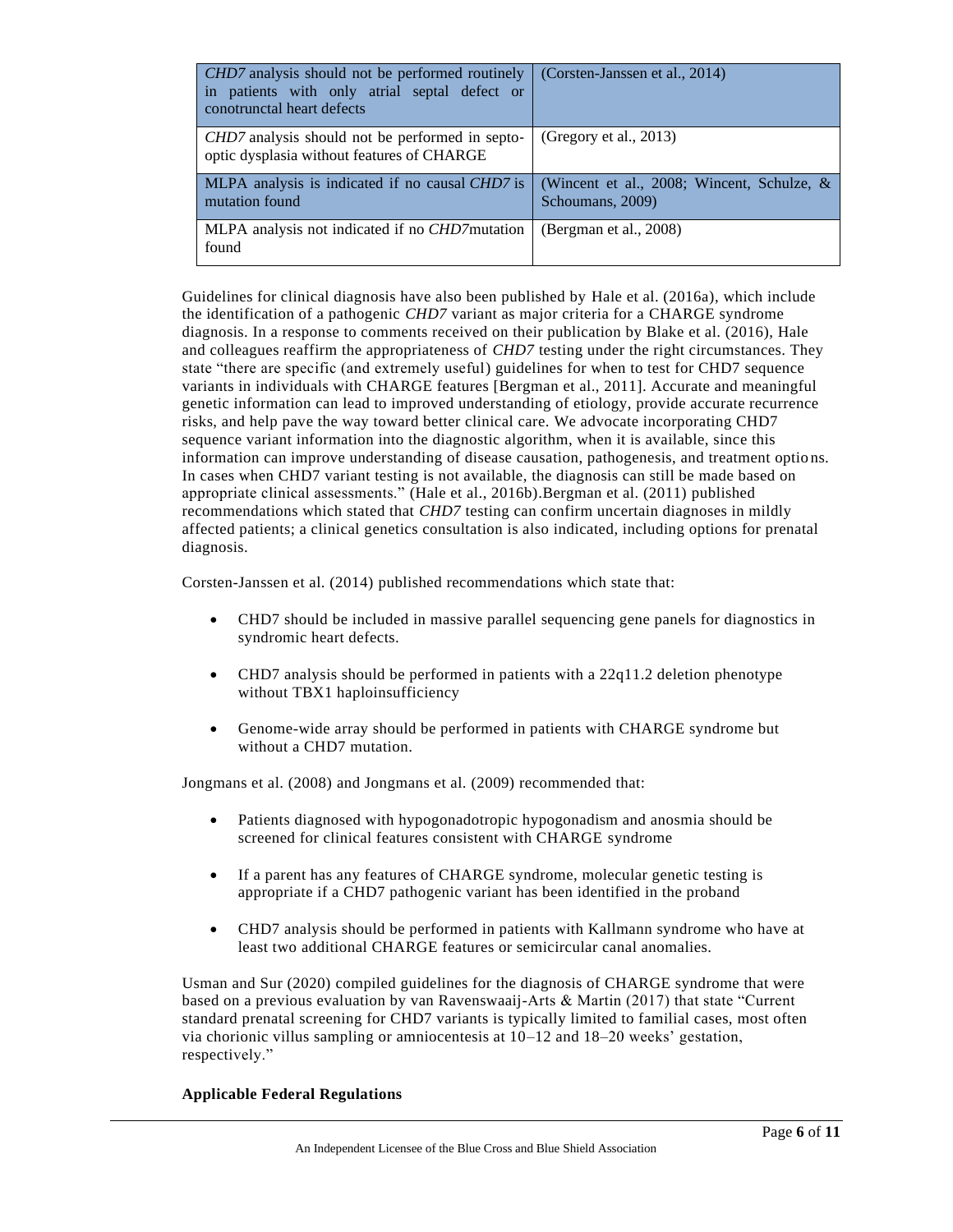A total of 151 U.S. Food and Drug Administration-cleared or approved human genetic tests were found in the FDA database as of 10/18/2021. Additionally, many labs have developed specific tests that they must validate and perform in house. These laboratory-developed tests (LDTs) are regulated by the Centers for Medicare and Medicaid (CMS) as high-complexity tests under the Clinical Laboratory Improvement Amendments of 1988 (CLIA '88). LDTs have not been approved or cleared by the U. S. Food and Drug Administration; however, FDA clearance or approval is not currently required for clinical use.

### **Billing/Coding/Physician Documentation Information**

This policy may apply to the following codes. Inclusion of a code in this section does not guarantee that it will be reimbursed. For further information on reimbursement guidelines, please see Administrative Policies on the Blue Cross Blue Shield of North Carolina web site at www.bcbsnc.com. They are listed in the Category Search on the Medical Policy search page.

*Applicable service codes: 81407*

BCBSNC may request medical records for determination of medical necessity. When medical records are requested, letters of support and/or explanation are often useful, but are not sufficient documentation unless all specific information needed to make a medical necessity determination is included.

## **Scientific Background and Reference Sources**

Asad, Z., Pandey, A., Babu, A., Sun, Y., Shevade, K., Kapoor, S., Ullah, I., Ranjan, S., Scaria, V., Bajpai, R., & Sachidanandan, C. (2016). Rescue of neural crest-derived phenotypes in a zebrafish CHARGE model by Sox10 downregulation. *Hum Mol Genet*, *25*(16), 3539-3554. <https://doi.org/10.1093/hmg/ddw198>

Asakura, Y., Toyota, Y., Muroya, K., Kurosawa, K., Fujita, K., Aida, N., Kawame, H., Kosaki, K., & Adachi, M. (2008). Endocrine and radiological studies in patients with molecularly confirmed CHARGE syndrome. *J Clin Endocrinol Metab*, *93*(3), 920-924. <https://doi.org/10.1210/jc.2007-1419>

Bajpai, R., Chen, D. A., Rada-Iglesias, A., Zhang, J., Xiong, Y., Helms, J., Chang, C. P., Zhao, Y., Swigut, T., & Wysocka, J. (2010). CHD7 cooperates with PBAF to control multipotent neural crest formation. *Nature*, *463*(7283), 958-962.<https://doi.org/10.1038/nature08733> Belanger, C., Berube-Simard, F. A., Leduc, E., Bernas, G., Campeau, P. M., Lalani, S. R., Martin, D. M., Bielas, S., Moccia, A., Srivastava, A., Silversides, D. W., & Pilon, N. (2018). Dysregulation of cotranscriptional alternative splicing underlies CHARGE syndrome. *Proc Natl Acad Sci U S A*, *115*(4), E620-E629.<https://doi.org/10.1073/pnas.1715378115> Bergman, J. E., de Ronde, W., Jongmans, M. C., Wolffenbuttel, B. H., Drop, S. L., Hermus, A., Bocca, G., Hoefsloot, L. H., & van Ravenswaaij-Arts, C. M. (2012). The results of CHD7 analysis in clinically well-characterized patients with Kallmann syndrome. *J Clin Endocrinol Metab*, *97*(5), E858-862.<https://doi.org/10.1210/jc.2011-2652> Bergman, J. E., de Wijs, I., Jongmans, M. C., Admiraal, R. J., Hoefsloot, L. H., & van Ravenswaaij-Arts, C. M. (2008). Exon copy number alterations of the CHD7 gene are not a major cause of CHARGE and CHARGE-like syndrome. *Eur J Med Genet*, *51*(5), 417-425. <https://doi.org/10.1016/j.ejmg.2008.03.003>

Bergman, J. E., Janssen, N., Hoefsloot, L. H., Jongmans, M. C., Hofstra, R. M., & van Ravenswaaij-Arts, C. M. (2011). CHD7 mutations and CHARGE syndrome: the clinical implications of an expanding phenotype. *J Med Genet*, *48*(5), 334-342. <https://doi.org/10.1136/jmg.2010.087106>

Berube-Simard, F. A., & Pilon, N. (2018). Molecular dissection of CHARGE syndrome highlights the vulnerability of neural crest cells to problems with alternative splicing and other transcription-related processes. *Transcription*, 1-8. <https://doi.org/10.1080/21541264.2018.1521213>

Bilan, F., Legendre, M., Charraud, V., Maniere, B., Couet, D., Gilbert-Dussardier, B., & Kitzis, A. (2012). Complete screening of 50 patients with CHARGE syndrome for anomalies in the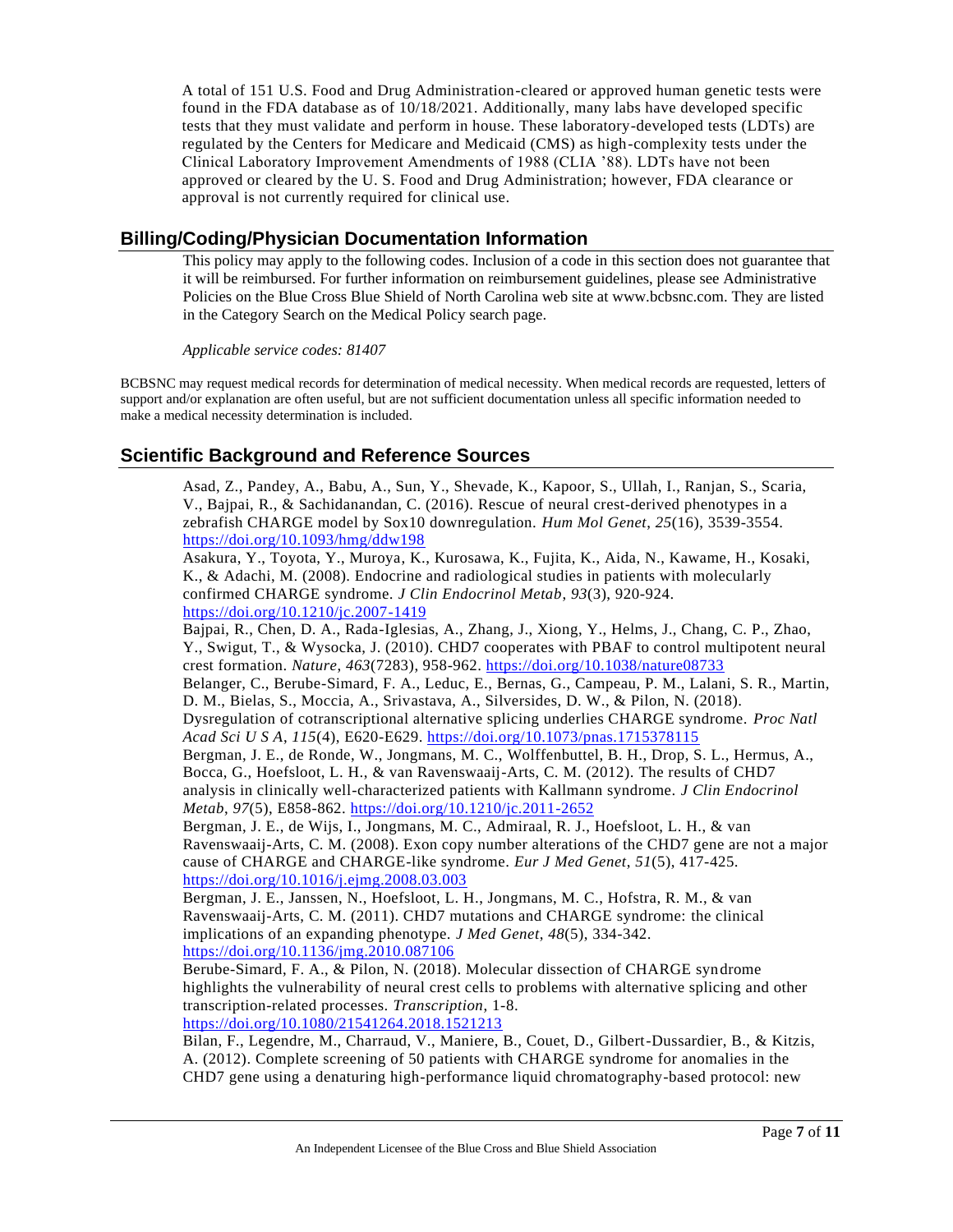guidelines and a proposal for routine diagnosis. *J Mol Diagn*, *14*(1), 46-55. <https://doi.org/10.1016/j.jmoldx.2011.08.003>

Blake, K., van Ravenswaaij-Arts, C. M., Hoefsloot, L., & Verloes, A. (2011). Clinical utility gene card for: CHARGE syndrome. *Eur J Hum Genet*, *19*(9).<https://doi.org/10.1038/ejhg.2011.45> Blake, K. D., Davenport, S. L., Hall, B. D., Hefner, M. A., Pagon, R. A., Williams, M. S., Lin, A. E., & Graham, J. M., Jr. (1998). CHARGE association: an update and review for the primary pediatrician. *Clin Pediatr (Phila)*, *37*(3), 159-173.<https://doi.org/10.1177/000992289803700302> Blake, K. D., & Hudson, A. S. (2017). Gastrointestinal and feeding difficulties in CHARGE syndrome: A review from head-to-toe. *Am J Med Genet C Semin Med Genet*, *175*(4), 496-506. <https://doi.org/10.1002/ajmg.c.31586>

Corsten-Janssen, N., du Marchie Sarvaas, G. J., Kerstjens-Frederikse, W. S., Hoefsloot, L. H., van Beynum, I. M., Kapusta, L., & van Ravenswaaij-Arts, C. M. (2014). CHD7 mutations are not a major cause of atrioventricular septal and conotruncal heart defects. *Am J Med Genet A*, *164A*(12), 3003-3009.<https://doi.org/10.1002/ajmg.a.36747>

Corsten-Janssen, N., Saitta, S. C., Hoefsloot, L. H., McDonald-McGinn, D. M., Driscoll, D. A., Derks, R., Dickinson, K. A., Kerstjens-Frederikse, W. S., Emanuel, B. S., Zackai, E. H., & van Ravenswaaij-Arts, C. M. (2013). More Clinical Overlap between 22q11.2 Deletion Syndrome and CHARGE Syndrome than Often Anticipated. *Mol Syndromol*, *4*(5), 235-245. <https://doi.org/10.1159/000351127>

Costa-Barbosa, F. A., Balasubramanian, R., Keefe, K. W., Shaw, N. D., Al-Tassan, N., Plummer, L., Dwyer, A. A., Buck, C. L., Choi, J. H., Seminara, S. B., Quinton, R., Monies, D., Meyer, B., Hall, J. E., Pitteloud, N., & Crowley, W. F., Jr. (2013). Prioritizing genetic testing in patients with Kallmann syndrome using clinical phenotypes. *J Clin Endocrinol Metab*, *98*(5), E943-953. <https://doi.org/10.1210/jc.2012-4116>

de Geus, C. M., Free, R. H., Verbist, B. M., Sival, D. A., Blake, K. D., Meiners, L. C., & van Ravenswaaij-Arts, C. M. A. (2017). Guidelines in CHARGE syndrome and the missing link: Cranial imaging. *Am J Med Genet C Semin Med Genet*, *175*(4), 450-464. <https://doi.org/10.1002/ajmg.c.31593>

Dijk, D. R., Bocca, G., & van Ravenswaaij-Arts, C. M. (2019). Growth in CHARGE syndrome: optimizing care with a multidisciplinary approach. *J Multidiscip Healthc*, *12*, 607-620. <https://doi.org/10.2147/jmdh.S175713>

Gonçalves, C. I., Patriarca, F. M., Aragüés, J. M., Carvalho, D., Fonseca, F., Martins, S., Marques, O., Pereira, B. D., Martinez-de-Oliveira, J., & Lemos, M. C. (2019). High frequency of CHD7 mutations in congenital hypogonadotropic hypogonadism. *Scientific Reports*, *9*(1), 1597. <https://doi.org/10.1038/s41598-018-38178-y>

Gregory, L. C., Gevers, E. F., Baker, J., Kasia, T., Chong, K., Josifova, D. J., Caimari, M., Bilan, F., McCabe, M. J., & Dattani, M. T. (2013). Structural pituitary abnormalities associated with CHARGE syndrome. *J Clin Endocrinol Metab*, *98*(4), E737-743. [https://doi.org/10.1210/jc.2012-](https://doi.org/10.1210/jc.2012-3467) [3467](https://doi.org/10.1210/jc.2012-3467)

Guercio, J. R., & Martyn, L. J. (2007). Congenital malformations of the eye and orbit. *Otolaryngol Clin North Am*, *40*(1), 113-140, vii.<https://doi.org/10.1016/j.otc.2006.11.013> Hale, C. L., Niederriter, A. N., Green, G. E., & Martin, D. M. (2016a). Atypical phenotypes associated with pathogenic CHD7 variants and a proposal for broadening CHARGE syndrome clinical diagnostic criteria. *Am J Med Genet A*, *170A*(2), 344-354. <https://doi.org/10.1002/ajmg.a.37435>

Hale, C. L., Niederriter, A. N., Green, G. E., & Martin, D. M. (2016b). Response to correspondence to Hale et al. atypical phenotypes associated with pathogenic CHD7 variants and a proposal for broadening CHARGE syndrome clinical diagnostic criteria. *Am J Med Genet A*, *170*(12), 3367-3368.<https://doi.org/10.1002/ajmg.a.37629>

Hall, B. D. (1979). Choanal atresia and associated multiple anomalies. *J Pediatr*, *95*(3), 395-398. <https://www.ncbi.nlm.nih.gov/pubmed/469662>

Harris, J., Robert, E., & Kallen, B. (1997). Epidemiology of choanal atresia with special reference to the CHARGE association. *Pediatrics*, *99*(3), 363-367.

Hartshorne, T. S., Stratton, K. K., & van Ravenswaaij-Arts, C. M. (2011). Prevalence of genetic testing in CHARGE syndrome. *J Genet Couns*, *20*(1), 49-57. [https://doi.org/10.1007/s10897-010-](https://doi.org/10.1007/s10897-010-9328-7) [9328-7](https://doi.org/10.1007/s10897-010-9328-7)

He, D., Marie, C., Zhao, C., Kim, B., Wang, J., Deng, Y., Clavairoly, A., Frah, M., Wang, H., He, X., Hmidan, H., Jones, B. V., Witte, D., Zalc, B., Zhou, X., Choo, D. I., Martin, D. M., Parras,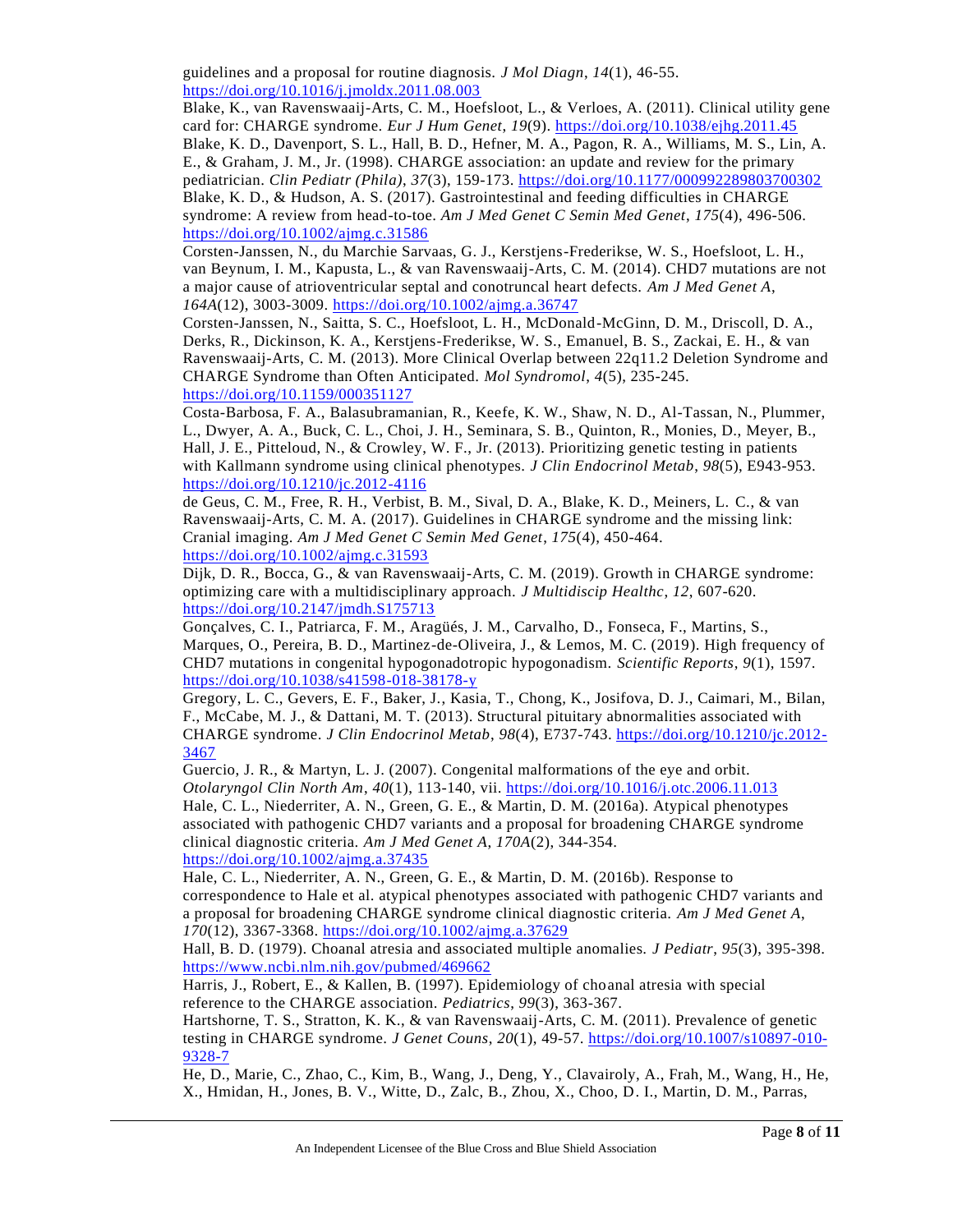C., & Lu, Q. R. (2016). Chd7 cooperates with Sox10 and regulates the onset of CNS myelination and remyelination. *Nat Neurosci*, *19*(5), 678-689.<https://doi.org/10.1038/nn.4258> Hefner, M. A., & Fassi, E. (2017). Genetic counseling in CHARGE syndrome: Diagnostic evaluation through follow up. *Am J Med Genet C Semin Med Genet*, *175*(4), 407-416. <https://doi.org/10.1002/ajmg.c.31589>

Hittner, H. M., Hirsch, N. J., Kreh, G. M., & Rudolph, A. J. (1979). Colobomatous microphthalmia, heart disease, hearing loss, and mental retardation--a syndrome. *J Pediatr Ophthalmol Strabismus*, *16*(2), 122-128.<https://www.ncbi.nlm.nih.gov/pubmed/458518> Hudson, A., Trider, C.-L., & Blake, K. (2017). CHARGE Syndrome. *Pediatrics in Review*, *38*(1), 56-59.<https://doi.org/10.1542/pir.2016-0050>

Hughes, S. S., Welsh, H. I., Safina, N. P., Bejaoui, K., & Ardinger, H. H. (2014). Family history and clefting as major criteria for CHARGE syndrome. *Am J Med Genet A*, *164a*(1), 48-53. <https://doi.org/10.1002/ajmg.a.36192>

Isaacson, G. C. (2018). *Congenital anomalies of the nose*. Wolters Kluwer. Retrieved 9/23 from <https://www.uptodate.com/contents/congenital-anomalies-of-the-nose#H10>

Issekutz, K. A., Graham, J. M., Jr., Prasad, C., Smith, I. M., & Blake, K. D. (2005). An epidemiological analysis of CHARGE syndrome: preliminary results from a Canadian study. *Am J Med Genet A*, *133a*(3), 309-317.<https://doi.org/10.1002/ajmg.a.30560>

Janssen, N., Bergman, J. E., Swertz, M. A., Tranebjaerg, L., Lodahl, M., Schoots, J., Hofstra, R. M., van Ravenswaaij-Arts, C. M., & Hoefsloot, L. H. (2012). Mutation update on the CHD7 gene involved in CHARGE syndrome. *Hum Mutat*, *33*(8), 1149-1160. <https://doi.org/10.1002/humu.22086>

Jongmans, M. C., Admiraal, R. J., van der Donk, K. P., Vissers, L. E., Baas, A. F., Kapusta , L., van Hagen, J. M., Donnai, D., de Ravel, T. J., Veltman, J. A., Geurts van Kessel, A., De Vries, B. B., Brunner, H. G., Hoefsloot, L. H., & van Ravenswaaij, C. M. (2006). CHARGE syndrome: the phenotypic spectrum of mutations in the CHD7 gene. *J Med Genet*, *43*(4), 306-314. <https://doi.org/10.1136/jmg.2005.036061>

Jongmans, M. C., Hoefsloot, L. H., van der Donk, K. P., Admiraal, R. J., Magee, A., van de Laar, I., Hendriks, Y., Verheij, J. B., Walpole, I., Brunner, H. G., & van Ravenswaaij, C. M. (2008). Familial CHARGE syndrome and the CHD7 gene: a recurrent missense mutation, intrafamilial recurrence and variability. *Am J Med Genet A*, *146A*(1), 43-50.

<https://doi.org/10.1002/ajmg.a.31921>

Jongmans, M. C., van Ravenswaaij-Arts, C. M., Pitteloud, N., Ogata, T., Sato, N., Claahsen-van der Grinten, H. L., van der Donk, K., Seminara, S., Bergman, J. E., Brunner, H. G., Crowley, W. F., Jr., & Hoefsloot, L. H. (2009). CHD7 mutations in patients initially diagnosed with Kallmann syndrome--the clinical overlap with CHARGE syndrome. *Clin Genet*, *75*(1), 65-71. <https://doi.org/10.1111/j.1399-0004.2008.01107.x>

Lalani, S. R., Hefner, M. A., Belmont, J. W., & Davenport, S. L. (2012). CHARGE syndrome In R. A. Pagon, M. P. Adam, & H. H. Ardinger (Eds.), *GeneReviews (R)*. University of Washington, SEattle.

Longman. (2018). *Obstetric Imaging: Fetal Diagnosis and Care*.

Mahdi, E. S., & Whitehead, M. T. (2018). Clival Malformations in CHARGE Syndrome. *AJNR Am J Neuroradiol*, *39*(6), 1153-1156.<https://doi.org/10.3174/ajnr.A5612>

Marfella, C. G., & Imbalzano, A. N. (2007). The Chd family of chromatin remodelers. *Mutat Res*, *618*(1-2), 30-40.<https://doi.org/10.1016/j.mrfmmm.2006.07.012>

Moccia, A., Srivastava, A., Skidmore, J. M., Bernat, J. A., Wheeler, M., Chong, J. X., Nickerson, D., Bamshad, M., Hefner, M. A., Martin, D. M., & Bielas, S. L. (2018). Genetic analysis of CHARGE syndrome identifies overlapping molecular biology. *Genet Med*, *20*(9), 1022-1029. <https://doi.org/10.1038/gim.2017.233>

Pagon, R. A., Graham, J. M., Jr., Zonana, J., & Yong, S. L. (1981). Coloboma, congenital heart disease, and choanal atresia with multiple anomalies: CHARGE association. *J Pediatr*, *99*(2), 223-227.<https://www.ncbi.nlm.nih.gov/pubmed/6166737>

Pauli, S., Bajpai, R., & Borchers, A. (2017). CHARGEd with neural crest defects. *Am J Med Genet C Semin Med Genet*, *175*(4), 478-486.<https://doi.org/10.1002/ajmg.c.31584>

Qin, Z., Su, J., Li, M., Yang, Q., Yi, S., Zheng, H., Zhang, Q., Chen, F., Yi, S., Lu, W., Li, W., Huang, L., Xu, J., Shen, Y., & Luo, J. (2020). Clinical and Genetic Analysis of CHD7 Expands the Genotype and Phenotype of CHARGE Syndrome. *Front Genet*, *11*, 592. <https://doi.org/10.3389/fgene.2020.00592>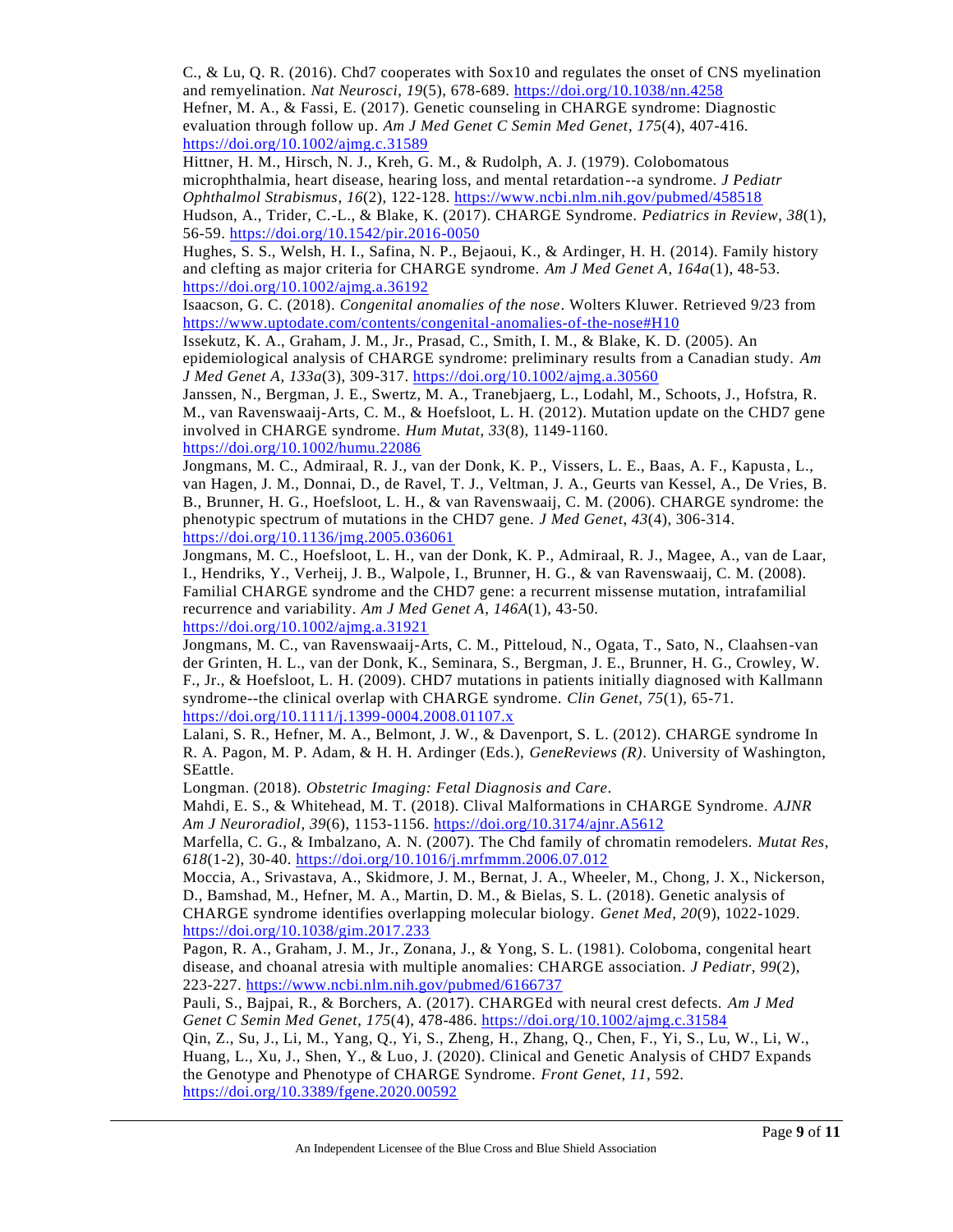Sanlaville, D., Etchevers, H. C., Gonzales, M., Martinovic, J., Clement-Ziza, M., Delezoide, A. L., Aubry, M. C., Pelet, A., Chemouny, S., Cruaud, C., Audollent, S., Esculpavit, C., Goudefroye, G., Ozilou, C., Fredouille, C., Joye, N., Morichon-Delvallez, N., Dumez, Y., Weissenbach, J., Munnich, A., Amiel, J., Encha-Razavi, F., Lyonnet, S., Vekemans, M., & Attie-Bitach, T. (2006). Phenotypic spectrum of CHARGE syndrome in fetuses with CHD7 truncating mutations correlates with expression during human development. *J Med Genet*, *43*(3), 211-217. <https://doi.org/10.1136/jmg.2005.036160>

Schulz, Y., Wehner, P., Opitz, L., Salinas-Riester, G., Bongers, E. M., van Ravenswaaij-Arts, C. M., Wincent, J., Schoumans, J., Kohlhase, J., Borchers, A., & Pauli, S. (2014). CHD7, the gene mutated in CHARGE syndrome, regulates genes involved in neural crest cell guidance. *Hum Genet*, *133*(8), 997-1009.<https://doi.org/10.1007/s00439-014-1444-2>

Sperry, E. D., Hurd, E. A., Durham, M. A., Reamer, E. N., Stein, A. B., & Martin, D. M. (2014). The chromatin remodeling protein CHD7, mutated in CHARGE syndrome, is necessary for proper craniofacial and tracheal development. *Dev Dyn*, *243*(9), 1055-1066. <https://doi.org/10.1002/dvdy.24156>

Trider, C. L., Arra-Robar, A., van Ravenswaaij-Arts, C., & Blake, K. (2017). Developing a CHARGE syndrome checklist: Health supervision across the lifespan (from head to toe). *Am J Med Genet A*, *173*(3), 684-691.<https://doi.org/10.1002/ajmg.a.38085>

Usman, N., & Sur, M. (2020). CHARGE Syndrome. In *StatPearls*. StatPearls Publishing Copyright © 2020, StatPearls Publishing LLC.

Van Nostrand, J. L., Brady, C. A., Jung, H., Fuentes, D. R., Kozak, M. M., Johnson, T. M., Lin, C. Y., Lin, C. J., Swiderski, D. L., Vogel, H., Bernstein, J. A., Attie-Bitach, T., Chang, C. P., Wysocka, J., Martin, D. M., & Attardi, L. D. (2014). Inappropriate p53 activation during development induces features of CHARGE syndrome. *Nature*, *514*(7521), 228-232. <https://doi.org/10.1038/nature13585>

van Ravenswaaij-Arts, C., & Martin, D. M. (2017). New insights and advances in CHARGE syndrome: Diagnosis, etiologies, treatments, and research discoveries. *Am J Med Genet C Semin Med Genet*, *175*(4), 397-406.<https://doi.org/10.1002/ajmg.c.31592>

Verloes, A. (2005). Updated diagnostic criteria for CHARGE syndrome: a proposal. *Am J Med Genet A*, *133A*(3), 306-308.<https://doi.org/10.1002/ajmg.a.30559>

Vissers, L. E., van Ravenswaaij, C. M., Admiraal, R., Hurst, J. A., de Vries, B. B., Janssen, I. M., van der Vliet, W. A., Huys, E. H., de Jong, P. J., Hamel, B. C., Schoenmakers, E. F., Brunner, H. G., Veltman, J. A., & van Kessel, A. G. (2004). Mutations in a new member of the chromodomain gene family cause CHARGE syndrome. *Nat Genet*, *36*(9), 955-957. <https://doi.org/10.1038/ng1407>

Whittaker, D. E., Riegman, K. L., Kasah, S., Mohan, C., Yu, T., Sala, B. P., Hebaishi, H., Caruso, A., Marques, A. C., Michetti, C., Smachetti, M. E., Shah, A., Sabbioni, M., Kulhanci, O., Tee, W. W., Reinberg, D., Scattoni, M. L., Volk, H., McGonnell, I., Wardle, F. C., Fernandes, C., & Basson, M. A. (2017). The chromatin remodeling factor CHD7 controls cerebellar development by regulating reelin expression. *J Clin Invest*, 127(3), 874-887.<https://doi.org/10.1172/JCI83408> Wincent, J., Holmberg, E., Stromland, K., Soller, M., Mirzaei, L., Djureinovic, T., Robinson, K., Anderlid, B., & Schoumans, J. (2008). CHD7 mutation spectrum in 28 Swedish patients diagnosed with CHARGE syndrome. *Clin Genet*, *74*(1), 31-38. [https://doi.org/10.1111/j.1399-](https://doi.org/10.1111/j.1399-0004.2008.01014.x) [0004.2008.01014.x](https://doi.org/10.1111/j.1399-0004.2008.01014.x)

Wincent, J., Schulze, A., & Schoumans, J. (2009). Detection of CHD7 deletions by MLPA in CHARGE syndrome patients with a less typical phenotype. *Eur J Med Genet*, *52*(4), 271-272. <https://doi.org/10.1016/j.ejmg.2009.02.005>

Specialty Matched Consultant Advisory Panel review 7/2020

Medical Director review 7/2020

Specialty Matched Consultant Advisory Panel review 7/2021

Medical Director review 7/2021

Medical Director review 1/2022